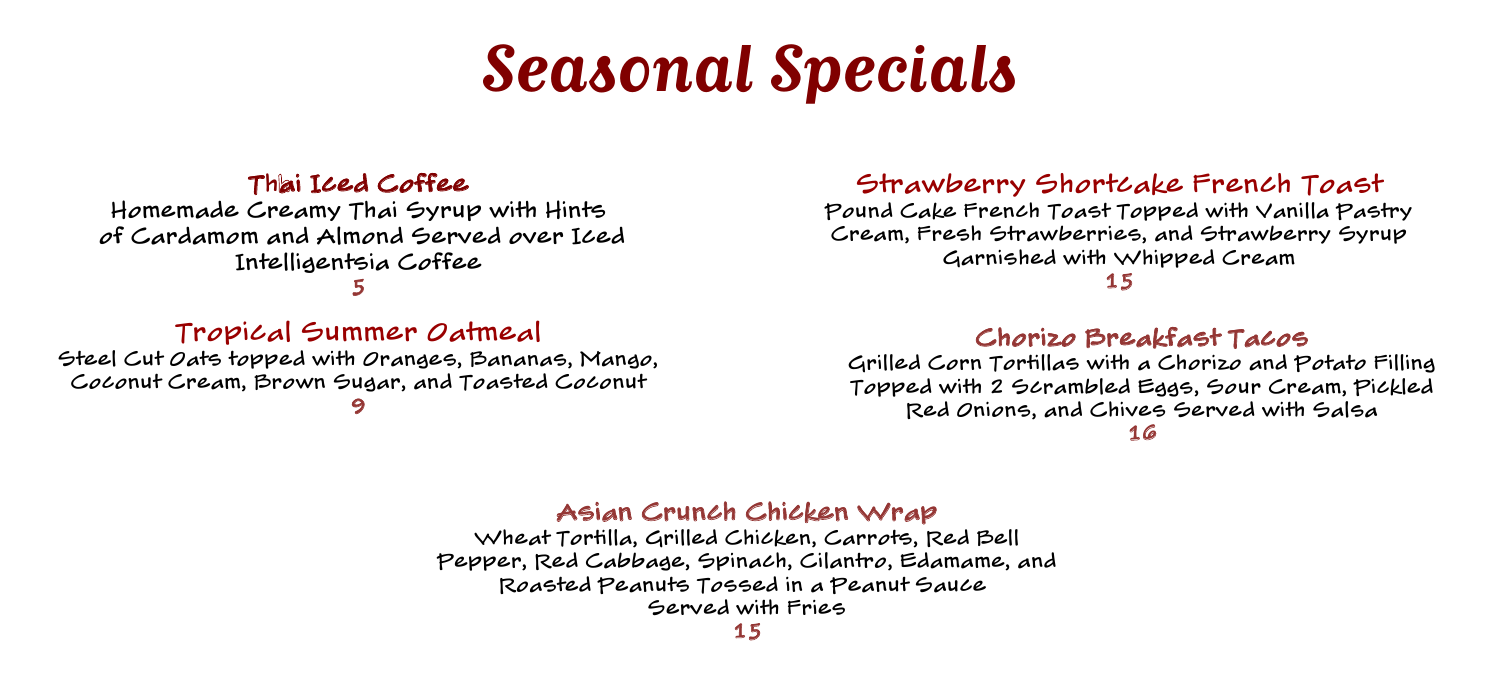*Beans are 100% Organic Direct Trade*

#### Espresso Beverages

*Vanilla and caramel sugar free syrups available. Almond or oat milk add \$1.*

| Double Espresso               | 2.5 |
|-------------------------------|-----|
| Café Americano                | 3.5 |
| Cappuccino                    | 4.5 |
| Café Latte                    | 4.5 |
| Vanilla Latte                 | 5   |
| Vanilla Berry Latte           | 5   |
| Cinnamon Spice Latte          | 5   |
| Caramel Latte                 | 5   |
| Hazelnut Latte                | 5   |
| <b>Honey Toffee Nut Latte</b> | 5   |
| <b>Maple Latte</b>            | 5   |
| <b>Caramel Macchiato</b>      | 5   |

#### Mocha Beverages

*Topped with whipped cream.* 

| Café Mocha            | 5. |
|-----------------------|----|
| White Chocolate Mocha | 5. |
| <b>Turtle Mocha</b>   | 5. |
| Mint Mocha            | 5. |
| Almond Joy            | 5. |

#### Other Beverages

| Organic French Roast Coffee   | 3.5 |
|-------------------------------|-----|
| Organic Iced Coffee           | 3.5 |
| Organic Numi Hot Teas         | 3.5 |
| <b>Black Currant Iced Tea</b> | 3.5 |
| Chai Tea Latte                | 4   |
| Lavender Matcha Latte         | 5.5 |
| <b>Hot Chocolate</b>          | 4   |
| <b>White Hot Chocolate</b>    | 4   |
|                               |     |

## Espresso Smoothies

*Served with whipped cream.*

Mocha • White Chocolate • Caramel • Mocha Coconut Vanilla • Mint Mocha • Toffee Nut • Oreo Mint**6**

## Fountain Drinks

Coke • Diet Coke • Sprite Barq's Root Beer • Mr. Pibb • Orange Fanta **3.5**

## 16 oz. Juices and Milk

| <i>*Fresh Squeezed Orange Juice</i> | 4.5 |
|-------------------------------------|-----|
| <i>*Wildberry Orange Juice</i>      | 4.5 |
| <i>*Fresh Grapefruit Juice</i>      | 4.5 |
| Apple Juice                         | 5.5 |
| Cranberry Juice                     | 5.5 |
| Milk 2% Add Chocolate .50           | 5.5 |

### Flavored Lemonade

Strawberry • Kiwi • Blackberry • Pineapple • Raspberry Mango • Cherry • Passionfruit (plain \$4) **4.5**

## Smoothies

Chocolate Vanilla Swirl • Banana Split • Strawberry Oreo Blast • Strawberry Vanilla • Banana Berry Strawberry Mango • Strawberry Colada **5.5**

## All-Natural Grade AA Eggs\*

#### *Two Eggs Any Style*

With choice of: veggie patties, bacon, turkey bacon, sausage links/patties, turkey sausage, chicken sausage, corned beef hash  $+$  \$1 or ham  $+$  \$1. Served with hash browns or fruit and toast or pancakes. Sub specialty pancakes \$2. **14**

#### *Minced Ham and Cheddar Eggs* **G**

3 scrambled eggs, sharp cheddar cheese and minced ham off the bone. Served with hash browns or fruit and toast or pancakes. Sub specialty pancakes \$2. **15**

#### *Slow Roast Brisket Hash*

12 hour brisket, roasted red peppers, onions and pork sausage gravy served with two eggs on hash browns. Toast or pancakes. Sub specialty pancakes \$2. **17**

#### *Fried Chicken and Biscuits*

 Oven baked biscuits, fried buttermilk chicken, homemade pork sausage gravy, two eggs and hash browns. **16**

*Rustic Farm Egg Panini* 

2 over easy eggs, bacon, grilled tomatoes, havarti cheese and basil on artisan ciabatta with hash browns. **16**

*Breakfast Burrito* Wheat tortilla, chorizo pork sausage, fresh jalapeños, chihuahua, avocado, cilantro, scrambled eggs with hash browns. **16**

#### *Vegan Breakfast Hash GF*

Hash browns, spinach, wild mushrooms, onions, tomatoes, avocado and our homemade vegan patty. Served with fruit. **15**

#### *Gluten-Free Avocado Toast*

Multi-grain gluten free toast, avocado red pepper spread, feta, poached eggs and crushed red pepper. Served with fruit. **16**

## Specialty Benedicts\*

*Eggs Benedict*  Toasted English muffin, poached eggs, ham off the bone, homemade hollandaise and hash browns. **15**

#### *Florence Benedict*

English muffin, chopped bacon, baby spinach, poached eggs, homemade hollandaise and hash browns. **15**

#### *Los Altos Benedict*

English muffin, chorizo pork sausage, roasted red pepper, poached eggs, chipotle hollandaise, pico de gallo and hash browns. **15**

#### *Southern Benedict*

Oven baked biscuits, sausage patties, poached eggs, homemade creamy pork sausage gravy and hash browns. **15**

#### *Corned Beef Benedict*

English muffin, homemade hash, poached eggs, chipotle hollandaise and hash browns. **15**

> $*$  Cooked to Order  $\mathbf{G}$  = Gluten Friendly **\*** Consuming undercooked meat or eggs may increase your risk of foodbourne illness.

## Sizzlin' Skillets\* *GF*

*Served with toast or pancakes. Sub cauliflower hash add \$1, sub specialty pancakes add \$2, egg whites \$1*

*Denver* Hash browns, cheddar and jack cheeses, 2 eggs, ham, bell peppers and onions. **16**

#### *Butcher Block*

Hash browns, cheddar and jack cheeses, 2 eggs, ham, sausage, turkey sausage, chicken sausage and bacon. **16**

#### *Garden*

Hash browns, cheddar and jack cheeses, 2 eggs, mushrooms, asparagus, spinach, onions, tomatoes and broccoli. **15**

#### *Mexicana*

Hash browns, cheddar and jack cheeses, 2 eggs, chorizo pork sausage, fresh jalapeños, avocado, cilantro and onions. **17**

#### *Barbacoa Chilaquiles*

Corn tortilla chips, beef barbacoa, chihuahua cheese, avocado, sour cream, scallions, cilantro, salsa and 2 eggs. **17**

#### *Homemade Corned Beef Hash*

Hash browns, green peppers, onions, cheddar and jack cheeses and 2 eggs. **16**

#### *Cauliflower Hash Skillet*

Cauliflower hash, baby spinach, cherry tomatoes, and chicken sausage with pepper jack cheese, 2 eggs any style, and chipotle aioli. **15** 

## Eggs-quisite Omelettes\* *GF*

*Served w/hash browns or fruit and toast or pancakes. Sub specialty pancakes add \$2, sub cauliflower hash add \$1, egg whites add \$1.*

#### *Choose-A-Cheese*

Monterey jack, American, cheddar, Swiss, mozzarella, provolone, pepper jack, feta, havarti, chihuahua or goat. **14**

#### *Rutherford*

Baby spinach, caramelized onions, goat cheese and bacon. **16**

*Veggie* 

Mushrooms, onions, tomatoes, bell peppers, asparagus and broccoli. Add cheese \$1. **15**

#### *Fresca*

Olive oil infused sun-dried tomatoes, provolone, fresh basil and avocado. add chicken sausage \$2. **15**

#### *Espanola*

Fresh jalapeños, avocado, onions, cilantro, mushrooms, chorizo pork sausage and chihuahua cheese on a bed of tortillas. Served with homemade salsa. **17**

#### *Napa Valley Fig*

California figs, scallions, applewood bacon and aged havarti cheese. tossed with extra virgin olive oil. **16**

#### *Wild Mushroom and Proscuitto*

Provolone cheese, proscuitto ham, herb roasted cremini, oyster and shitake mushrooms. **16**

#### *Create Your Own Signature Omelette* **15**

*Choose 2 items. each additional item add .50*

Bacon • Sausage • Ham • Chorizo • Avocado • Onions Figs • Mushrooms • Spinach • Cilantro • Basil Chipotle • Bell Peppers • Tomatoes • Broccoli Asparagus • Choice of Cheese

## Specialty Pancakes **(5 pieces)**

Sub Gluten-Free Batter add \$2.

*Buttermilk Pancakes 10* Add choice of fresh fruit, chocolate chips or pecans \$2. *Cinnamon Roll 13* Cream cheese frosting, cinnamon sugar glaze, powdered sugar and cinnamon. *Oreo S'mores 14* Marshmallow spread, oreo cookie crumbs, white and dark chocolate chips, chocolate anglaise. *Chocolate Chip Banana 14* White and dark chocolate chips with fresh sliced banana and chocolate anglaise.

*Blueberry Danish 15* Danish cream filling, blueberries, almond streusel, cream cheese frosting and blueberry coulis.

*Banana Coconut Cream Pie 15* Banana cream filling, bananas, shredded coconut, cookie crumbles and caramel.

*"Signature Berry Bliss" 15* Berry mascarpone filling, fresh berries, vanilla cream anglaise and blackberry coulis.

*Key Lime Pie 15*  Sweet cream filling, blackberries, white chocolate, cookie crumbles, blackberry coulis, lime zest.





# *Lunch Menu*

Menu Printed by BizazzPrinting.com